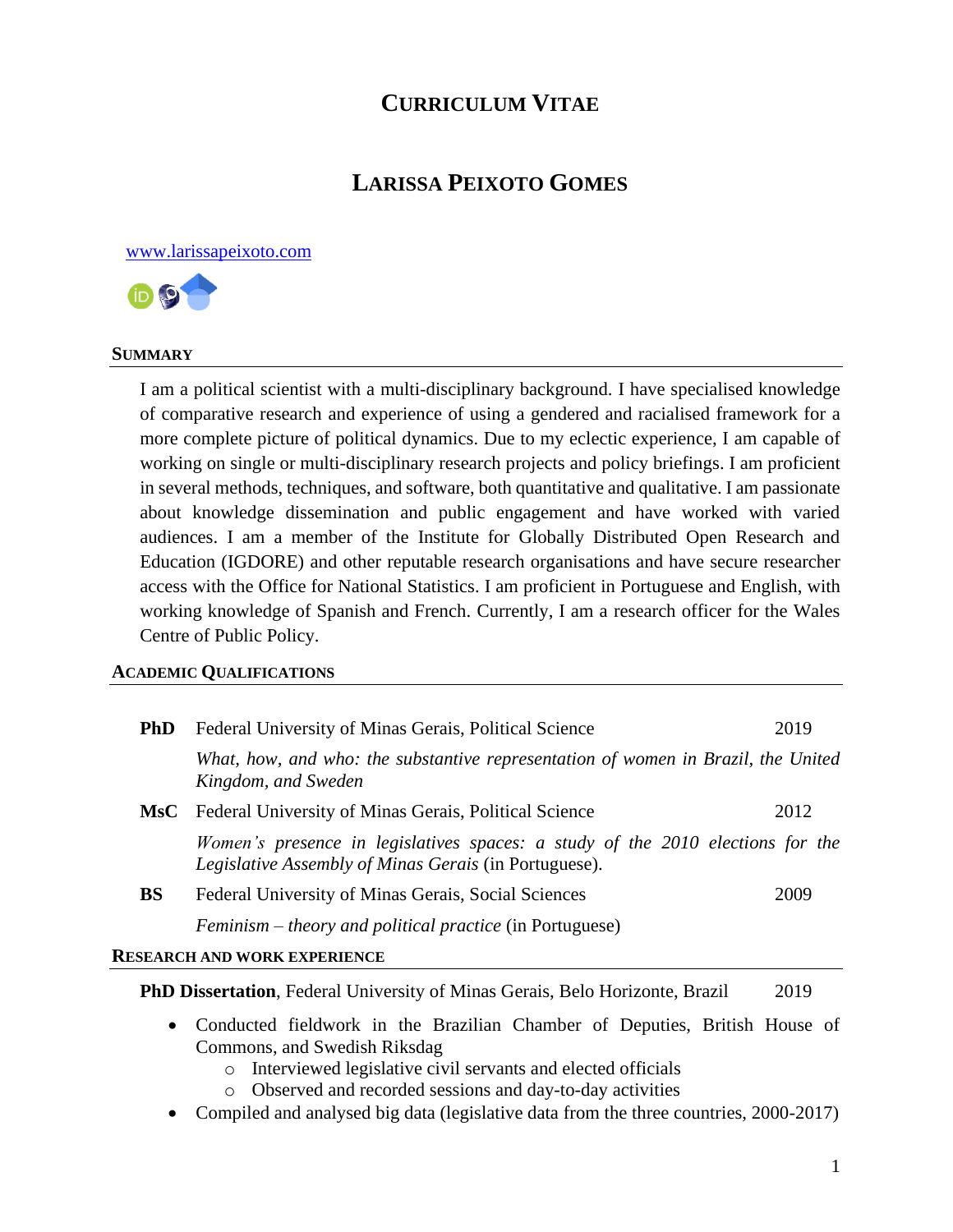- Conducted content analysis on both interview and big data, including text-as-data and discourse analysis, used negative binomial regression on quantitative data
- Worked on papers for presentation in international conferences and publication

**Master's Thesis**, Federal University of Minas Gerais, Belo Horizonte, Brazil 2012

- Designed a survey and semi-structured interview scripts
- Conducted survey interviews with women candidates for the Legislative Assembly of Minas Gerais (2010)
- Conducted semi-structured interviews with state party leaders
- Compiled and ran regression analysis of electoral data
- Supervised research assistant

#### **Wales Centre for Public Policy – Cardiff University** 2021-present

#### **Research officer**

- Conduct analyses of policy makers' and practitioners' evidence needs.
- Manage, undertake and disseminate research to address policy makers' evidence needs including reviewing existing literature, scoping and planning projects, identifying and commissioning experts, and editing reports.
- Communicate and present research at meetings, through publications and other recognised avenues.
- Support the organisation of events including seminars, workshops and briefings for ministers and public service leaders.
- Write research publications and presentations and disseminate research through conventional and social media including the Centre's website, newsletters, blogs, podcasts, and seminars.
- Maintain and update area of specialist knowledge.
- Projects worked on since February 2021 (and output):
	- o [Children looked after](https://www.wcpp.org.uk/project/children-looked-after/)
		- [Multi-agency working and outcomes for children looked after: Evidence](https://www.wcpp.org.uk/wp-content/uploads/2021/09/Multi-agency-working-and-outcomes-for-children-looked-after-Evidence-review.pdf)  [review](https://www.wcpp.org.uk/wp-content/uploads/2021/09/Multi-agency-working-and-outcomes-for-children-looked-after-Evidence-review.pdf)
	- o [Loneliness in Wales](https://www.wcpp.org.uk/project/loneliness-in-wales/)
		- [Tackling loneliness in Wales through the pandemic and beyond](https://www.wcpp.org.uk/event/tackling-loneliness-in-wales-through-the-pandemic-and-beyond/)
		- Loneliness and inequalities
	- o [Reform of Electoral Law and Practice](https://www.wcpp.org.uk/publication/reform-of-electoral-law-and-practice/)
	- o [Lifelong learning](https://www.wcpp.org.uk/project/supporting-the-welsh-lifelong-learning-system/)
		- [Supporting the Welsh Lifelong Learning system](https://www.wcpp.org.uk/publication/supporting-the-welsh-lifelong-learning-system/)
	- o National Milestones: healthy life expectancy and adult healthy behaviours
	- o Education, skills, and opportunities
	- o [Decarbonising Wales](https://www.wcpp.org.uk/project/decarbonising-wales-energy-industry-land/)
	- o Skills institutions for a just transition

#### **Fundação João Pinheiro** 2019-2020

**Senior consulting researcher**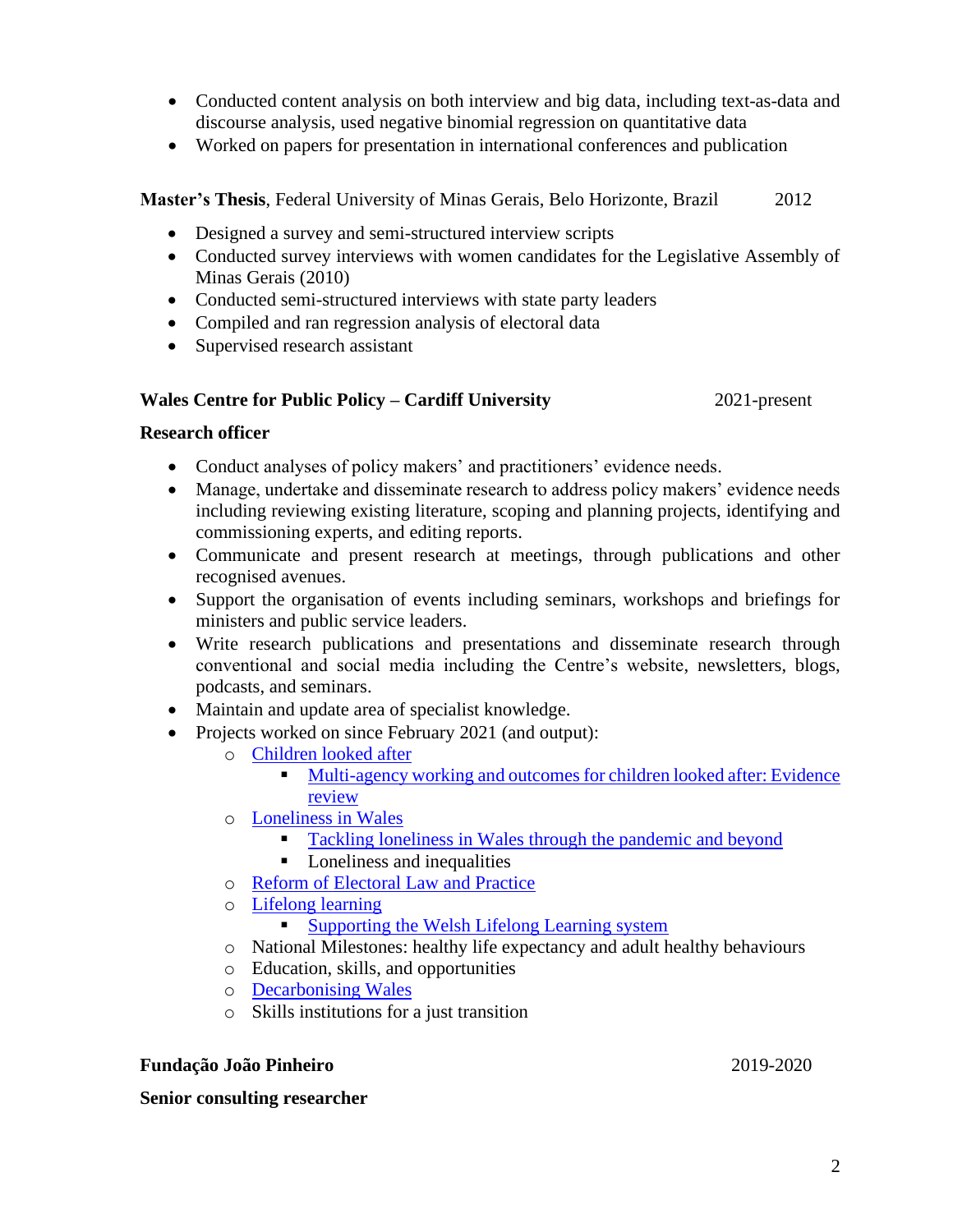3

Project *Public health and communication: obstacles in the public health system in the democratic formation of public opinion*

- Research design and management
- Data collection and analysis, both quantitative and qualitative
- Results write-up for report and peer-review publications
- Design of distance learning course
- Supervision of undergraduate researcher

## **Herkenhoff & Prates** 2019

## **Consulting researcher**

- Management of data on-site
- Supervision of researchers in the field and management of issues
- Liaison with headquarters

## **Fundação João Pinheiro** 2012-2014

## **Research associate**

- Conducted in-depth and semi-structured interviews with high-level bureaucrats, high and low-ranking police officers, victims of police violence
- Conducted desk-research and summarisation of literature
- Wrote-up results and participated in publications
- Organised research events
- Translated papers and interpreter in events

## *Projects*:

- Burocratas de Médio Escalão no governo federal (*Mid-level Bureaucrats in the federal government*)
- A filtragem racial na seleção policial de suspeitos: segurança pública e relações raciais no Brasil (*Racial profiling in police selection of suspects: public security and racial relations in Brazil*)
- Parceria Público-Privada no Sistema Prisional: a experiência de Minas Gerais (*Public-Private Partnership in the Prison System: the experience in Minas Gerais*)
- Participação e Controle Social na Segurança: análise comparada de seis programas participativos no Brasil e Argentina (*Participation and Social Control in Security: comparative analysis of six participatory programmes in Brazil and Argentina*)
- Polícia comunitária e cultura policial na PMMG (*Community policing and police culture in the Minas Gerais Military Police*)
- Instituições participativas no âmbito da segurança pública: programas impulsionados pelas polícias brasileiras (*Participatory institutions in public security: programmes created by Brazilian police forces*)
- Implementação de pedagogia e tecnologia de ensino à distância (EAD) na Escola de Governo (*Implementation of distance learning pedagogy and technology in the School of Government*)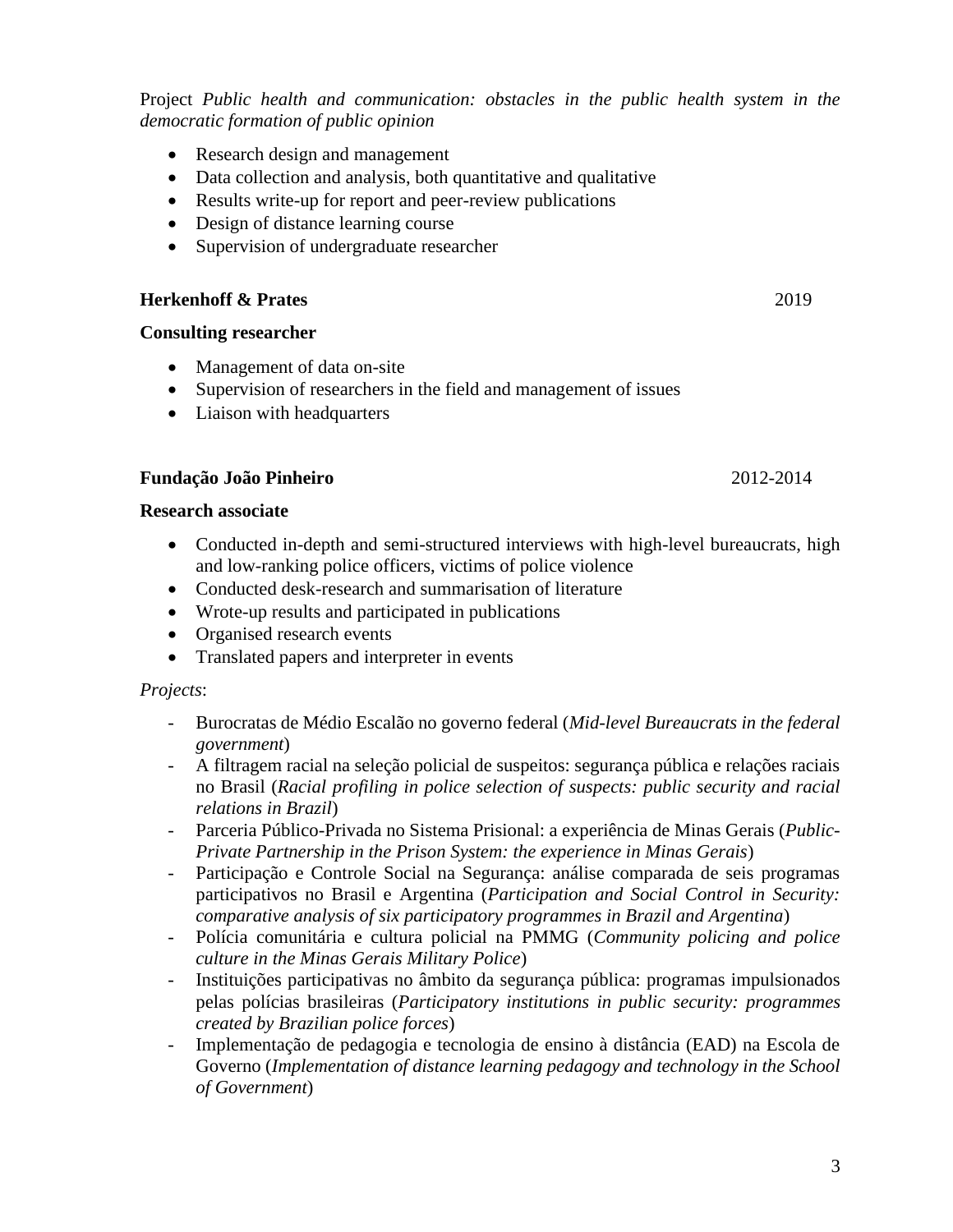## **Centre for Legislative Studies**, *Parliamentary Elites and Political Representation*, 2010

## **Research associate**

- Organised interviews with federal MPs
- Conducted survey interviews with federal MPs

## **Superintendence of Museums, State of Minas Gerais,** Belo Horizonte, Brazil 2009

#### **Research assistant**

- Developed short questionnaires for museum visitors
- Compiled and analysed quantitative data
- Wrote-up result reports

**Department of Philosophy, UFMG**, *Political Emancipation and Critique of Political Reason*, Belo Horizonte, Brazil 2007-2008

#### **Research assistant**

- Conducted desk-research and summarisation of text data
- Wrote-up results in a scientific paper
- Presented results in conferences

## **TEACHING EXPERIENCE**

## **Federal University of Minas Gerais, Belo Horizonte** 2015

**Teaching Assistant**, Political Science Department, *Modern state and capitalism*

- Participated in organising the syllabus
- Attended classes and provided tutoring for students
- Was responsible for marking class exercises
- Was responsible for teaching, including how to write papers

## **Federal University of Minas Gerais**, Belo Horizonte 2012

## **Teaching Assistant**, Political Science Department, *How is Brazil governed?*

- Participated in organising the syllabus
- Attended classes and provided tutoring for students
- Responsible for teaching

## **Guest lecturer**

- *Qualitative analysis with Atlas.ti*. Lecture for the Qualitative methodology class, Public Management undergraduate programme, Letícia Godinho and Marcus Vinícius Cruz. João Pinheiro Foundation, Belo Horizonte, Brazil. 2020.
- *[Clarice's Brazil](https://www.youtube.com/watch?v=9Bi5lcAtzo0)*. Lecture for the Modernisms class, School of Communication programme, Adrian Markle. Falmouth University, Cornwall, UK. 2020.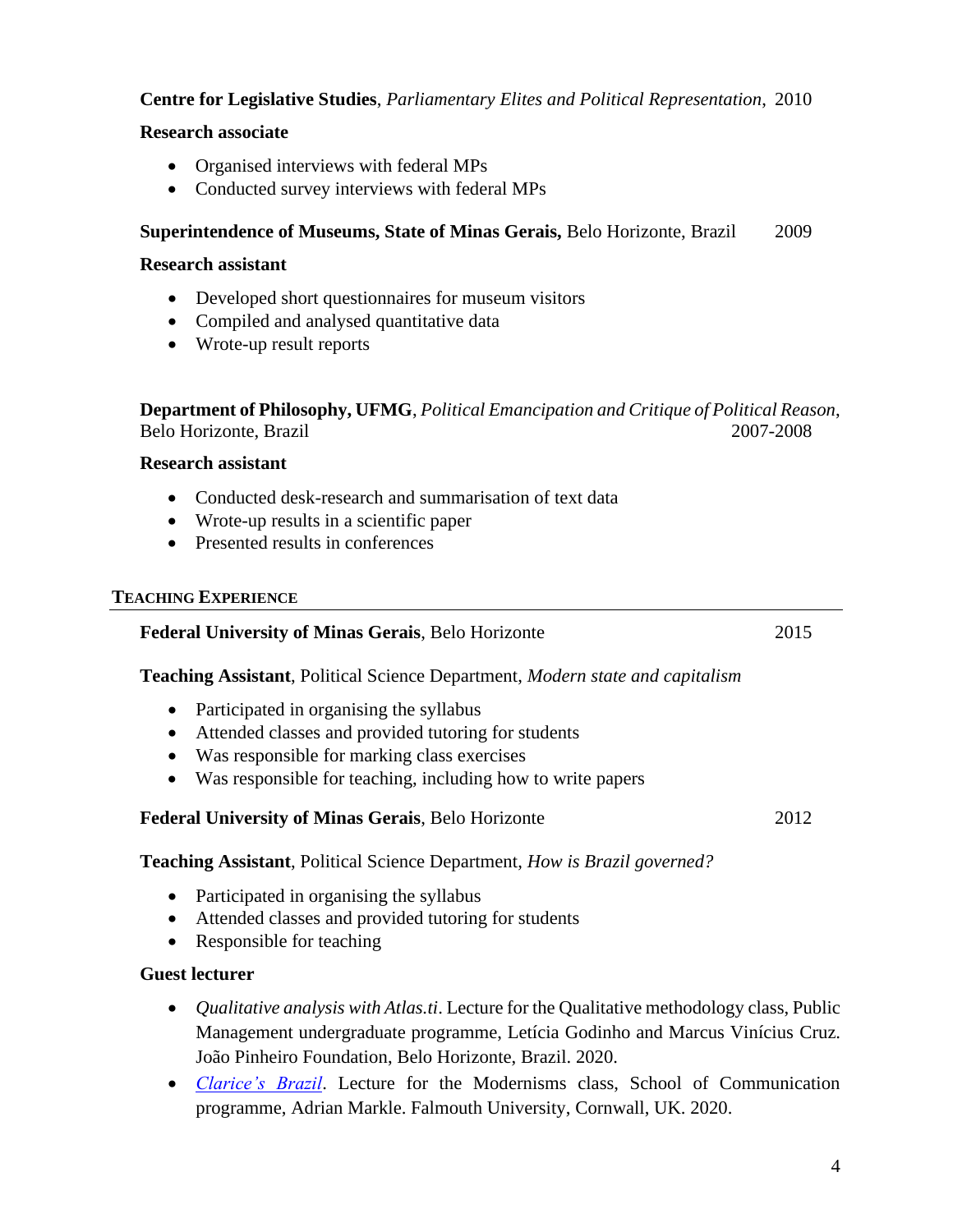- *Gender and race in political science.* Lecture for the Contemporary Politics class, Social Sciences program, Professor Mario Fuks. Federal University of Minas Gerais, Belo Horizonte, Brazil. 2019.
- *Practice in theory and theory in practice: critical readings in Political Science.* Opening lecture for the free-standing course Thought in Movement, Belo Horizonte, Brazil. 2019.
- *Differences in electoral systems – a gendered and raced perspective*. University of Lusophone Afro-Brazilian International Integration, Bahia, Brazil. 2018.
- *Consequences of the violence against women in the context of the Law Maria da Penha*. João Pinheiro Foundation, Belo Horizonte, Brazil. 2013.

## **Private tutoring**

- Political theory 2012
- Research design and qualitative methodology with Atlas.ti 2018
- Research design and quantitative methodology with SPSS 2020-21

*References upon request*

#### **PUBLICATIONS**

#### *Journal Publications*

Gomes, L. Bang for the buck: Brazil's electoral and political financing rules from a gendered [perspective.](https://e-legis.camara.leg.br/cefor/index.php/e-legis/article/view/627) *E-Legis*, 2021.

Almeida, H.; **Gomes, L.** [Embates e silêncios: Lideranças Partidárias do Legislativo no Twitter.](https://revistas.pucsp.br/index.php/aurora/article/view/54005/pdf) *Aurora. Revista de Arte, Mídia e Política*, v. 14, issue 40, 2021.

Title in English: Conflicts and silences: legislative party leaders on Twitter.

**Gomes, L**. Book review: Muriaas, Ragnhild L., Vibeke Wang, and Rainbow Murray, eds. *Gendered Electoral Financing: Money, Power and Representation in Comparative Perspective*. New York: Routledge, Taylor & Francis Group. Canadian Journal of Political Science (Print ISSN 0008-4239; Online ISSN 1744-9324), 2020.

Goulart, T.; **Gomes, L**. [Gender Differences in Local Executives: Public Policy and](https://e-revistas.uc3m.es/index.php/FEMERIS/article/view/4318)  [Intergovernmental Transfers in a Brazilian state.](https://e-revistas.uc3m.es/index.php/FEMERIS/article/view/4318) *FEMERIS: Revista Multidisciplinar de Estudios de Género*, v. 3, p. 9, 2018. DOI: [10.20318/femeris.2018.4318](https://doi.org/10.20318/femeris.2018.4318)

**Gomes, L**. [Elegendo mulheres? Ideologia partidária, feminismo e inclusão de mulheres na](https://revistas.ufpr.br/politica/article/view/45321)  [política.](https://revistas.ufpr.br/politica/article/view/45321) *Revista Eletrônica de Ciência Política*. 2016.

Title in English: Electing women? Party ideology, feminism, and the inclusion of women in politics.

**Gomes, L**. [The impact of political trajectories on voting: a study of female candidates for a](http://www.iapss.org/wp-content/uploads/2014/10/Politikon-Volume-28-December-2015.pdf)  [state legislature in Brazil.](http://www.iapss.org/wp-content/uploads/2014/10/Politikon-Volume-28-December-2015.pdf) *Politikon*, v. 28, p. 5-26, 2015.

**Gomes, L**. [Caliban e Ariel: uma revisão da oposição de José Enrique Rodó.](http://www.sociais.ufu.br/recs/v2n1/102-109.pdf) *Revista Eletrônica de Ciências Sociais*, v. II, p. 102-109, 2010.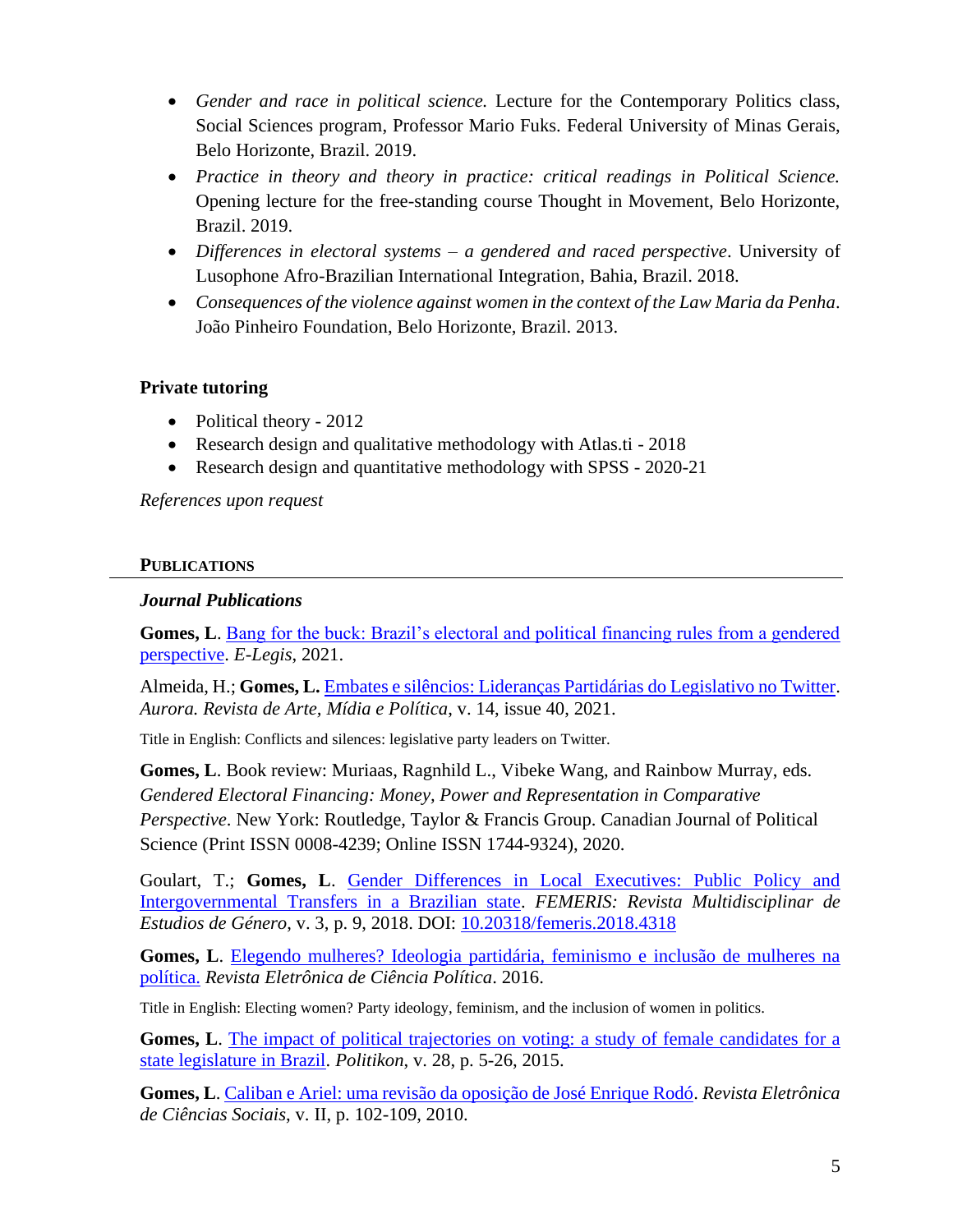Title in English: Caliban and Ariel: a review of José Enrique Rodó's opposition.

## *Book chapters*

Almeida, H., **Gomes, L**. E o Nordeste? E o Twitter? O Twitter nas majoritárias municipais nordestinas. Forthcoming in collection edited by the National Institute of Science  $\&$ Technology in Digital Democracy.

Title in English: What about the Northeast? And Twitter? Twitter in municipal executive elections in the Brazilian Northeast

Silame, T., **Gomes, L**.; Almeida, H. Minas Gerais: no estado em que menos investiu em saúde em 2020 a Covid-19 se alastra pelo interior In: Silva, J. dos S. et al. *ATLAS DA COVID-19 As Políticas Públicas de Combate à COVID-19 no Brasil*. GeoLAB/UFAC, 2021.

Title in English: Minas Gerais: in the state where the least was invested in healthcare in 2020, Covid-19 spreads through the countryside.

**Gomes, L**.; Almeida, H. Eleitor Médio. Espectro Ideológico. In: Souza, Cláudio et al. (org.). *Dicionário de Ciência Política*. Juruá, 2020.

Title in English: Median Voter. Ideological Spectrum. Dictionary of Political Science.

Almeida, H.; **Gomes, L**. [Mais exóticos que jabuticabas? Os sistemas eleitorais brasileiros.](https://www.larissapeixoto.com/publications) In: Agra; Pereira; Fux; Peccinin. *Coleção Tratado de Direito Eleitoral*. Fórum, 2018.

Title in English: More exotic than grapetrees? The Brazilian electoral systems.

Batitucci, E.; Godinho, L.; Castro, L; **Gomes, L**. [Policiamento comunitário e participação](https://bit.ly/37OpwQB)  [social em Minas Gerais: Entre a narrativa oficial e a efetividade das reformas.](https://bit.ly/37OpwQB) In: Almir de Oliveira Junior. (Org.). *Instituições participativas no âmbito da segurança pública*. 1ed.Rio de Janeiro: IPEA, 2016, p. 55-118.

Title in English: Community policing and social participation in Minas Gerais: between the official narrative and the effectiveness of reforms.

Godinho, L.; **Gomes, L**. 2015. ['Middle-level bureaucracy dilemmas in the context of a loosely](https://bit.ly/3jiwe70)  [articulated policy: the case of the National Public Security Department'.](https://bit.ly/3jiwe70) In: *Middle-level bureaucracy: Dilemmas in the context of a loosely articulated policy: the case of the National Public Security*, eds. Pedro (Org.) Cavalcante and Gabriela (Org ) Lotta. Escola Nacional de Administração Pública (Enap). (Also available in Portuguese).

#### *Other outlets*

2021. [A conta chegou em Minas Gerais.](https://politica.estadao.com.br/blogs/gestao-politica-e-sociedade/a-conta-chegou-em-minas-gerais/) With Thiago Silame and Helga Almeida. On problems of institutional direction in the state of Minas Gerais and the spread of Covid-19.

2021. [The annulment of ex-president Lula's conviction is a turning point in Brazil's 2022](:%20https:/theloop.ecpr.eu/the-annulment-of-ex-president-lulas-conviction-is-a-turning-point-in-brazils-2022-elections/)  [elections.](:%20https:/theloop.ecpr.eu/the-annulment-of-ex-president-lulas-conviction-is-a-turning-point-in-brazils-2022-elections/) For The Loop, the ECPR blog. With Fernanda Barasuol.

2020. [Brazil during Covid-19: the tale of a rudderless ship and a clueless captain.](https://www.psa.ac.uk/psa/news/brazil-during-covid-19-tale-rudderless-ship-and-clueless-captain) For the Political Studies Association website.

2020. [Minas Gerais: no estado em que menos investiu em saúde em-2020 a Covid-19 se alastra](https://politica.estadao.com.br/blogs/gestao-politica-e-sociedade/minas-gerais-no-estado-em-que-menos-investiu-em-saude-em-2020-a-covid-19-se-alastra-pelo-interior/)  [pelo interior.](https://politica.estadao.com.br/blogs/gestao-politica-e-sociedade/minas-gerais-no-estado-em-que-menos-investiu-em-saude-em-2020-a-covid-19-se-alastra-pelo-interior/) With Thiago Silame and Helga Almeida. On the lack of health funding in the state of Minas Gerais and the spread of Covid-19.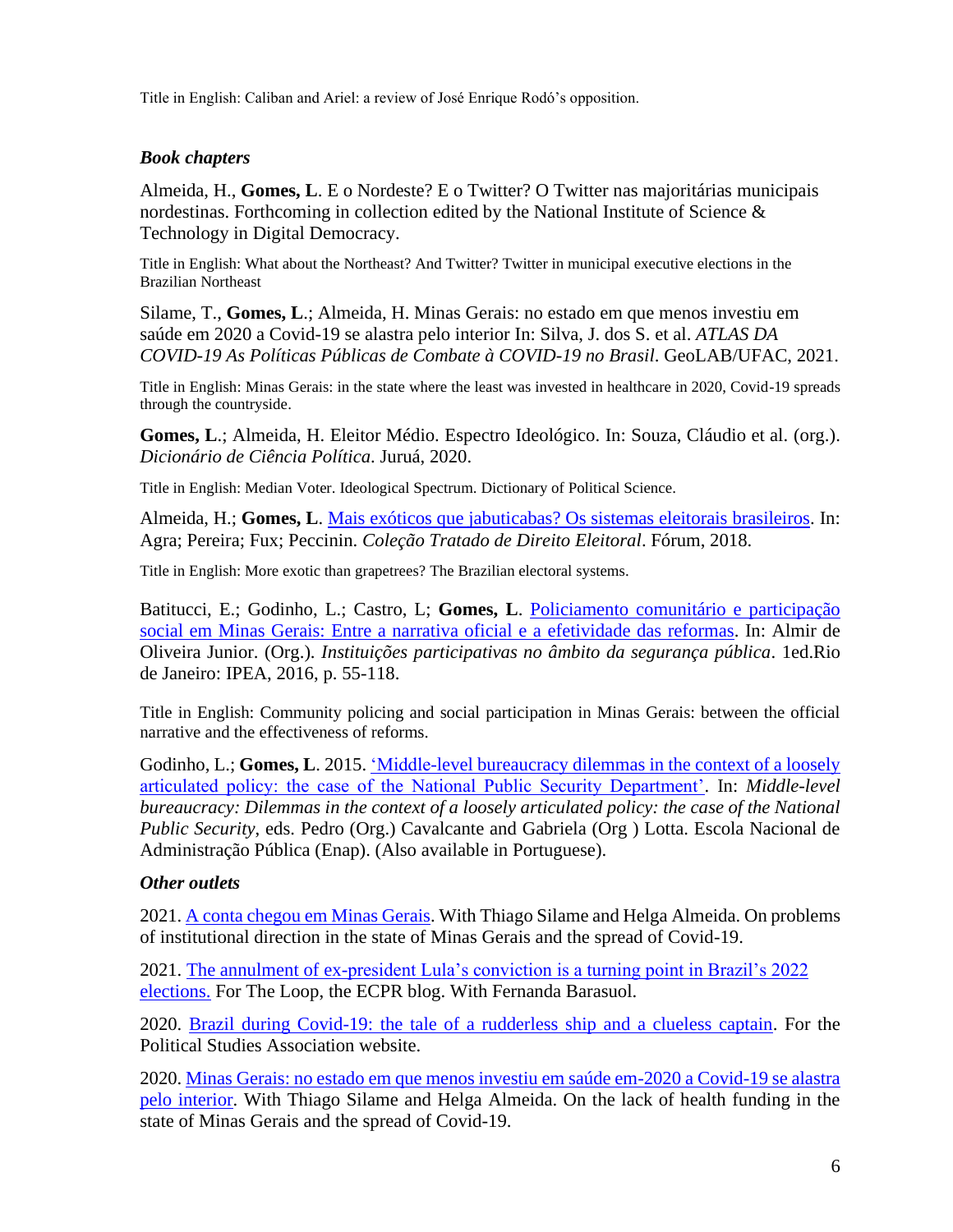2019. [Getting data is hard to do: clean data on House of Commons members.](https://www.psa.ac.uk/psa/news/getting-data-hard-do-clean-data-house-commons-members) For the Political Studies Association website.

Research piece for media. 2018. [Gendered violence in a coup d'état.](https://www.psa.ac.uk/psa/news/gendered-violence-coup-d%E2%80%99%C3%A9tat) For the Political Studies Association website. With Helga Almeida, and Clarisse Paradis.

#### *Translations*

2021. [Black women managers: a required presence!](https://drive.google.com/file/d/1aejFyOO6J8pPNMrqS1-UorJAOcgpIXXr/view) Fundação João Pinheiro (Sempre-vivas). Portuguese to English.

2018. [Índice de Percepção da Corrupção 2017.](https://www.legiscompliance.com.br/images/pdf/indice_percepcao_corrupcao_2017.pdf) Transparency International. English to Portuguese.

2016. [Instituto Musica Brasilis. Beto Guedes.](https://musicabrasilis.com/composers/beto-guedes) Portuguese to English.

2013. UNDP ART Global Initiative. Concept notes - 2<sup>nd</sup> World Forum on Local Economic Development. English to Portuguese.

2012. Plan EU Office. Plan EU Youth Poll on Girls' Rights. English to Portuguese.

2012. United Nations Development Programme. Poloprobio, Brazil. Equator Initiative Case [Study Series.](https://www.equatorinitiative.org/wp-content/uploads/2017/05/case_1_1363900242_PT.pdf) New York, NY. English to Portuguese.

#### *Podcast*

Brazil Nuts: an insane journey through the world of Brazilian politics: a podcast on Brazilian politics and history, with co-host Gareth Davies.

#### **GRANTS AND AWARDS**

# **Doctoral Scholarship** 2015-2019 Coordination for the Improvement of Higher Education Personnel – CAPES, Brazilian Federal Government **Master's Scholarship** 2010-2012 Foundation to Support Research of Minas Gerais – Fapemig, Minas Gerais State Government **Research assistant funding 2012** Foundation to Support Research of Minas Gerais – Fapemig, Minas Gerais State Government

**Scientific Initiation Grant** 2007-2008

Foundation to Support Research of Minas Gerais – Fapemig, Minas Gerais State Government

## **Travel Grants**

*Gender and political financing workshop*, January 2020 – University of Bergen *Research funding writing Master Class*, May 2019 – Oslo Metropolitan University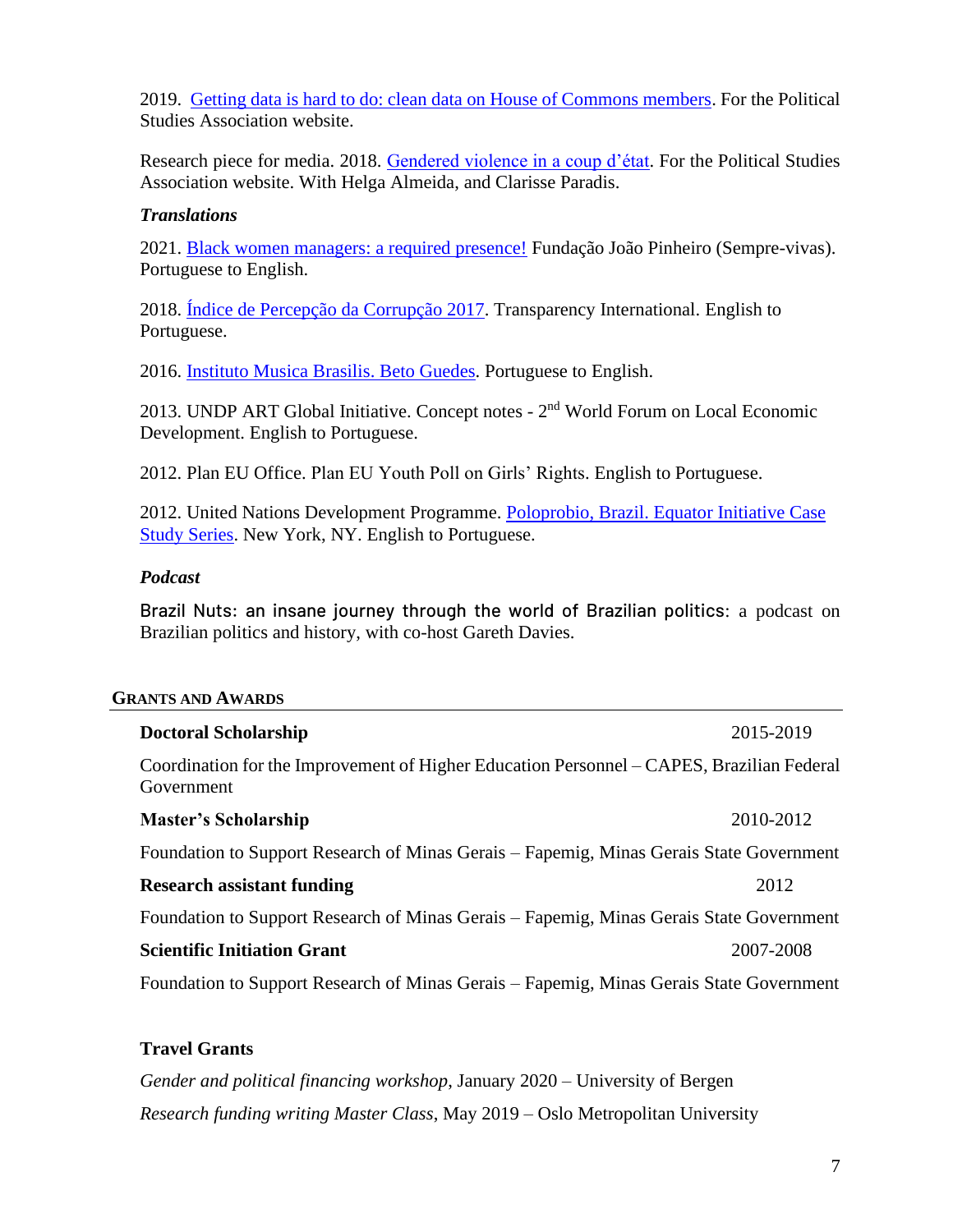*Understanding Institutional Change Conference*, March 2017 – University of Manchester

The European Association for Gender Research, Education and Documentation - *ATGender Spring Conference*, April 2017 – Vilnius University

*Standing Group on Parliaments (ECPR) Conference*, July 2017 – University of Basel

Latin American Studies Association, *Latin American Studies in a Globalized World*, May 2018 – Barcelona

Institute for Black Atlantic Research, *Women's Spring: Feminism, Nationalism and Civil Disobedience Conference*, July 2018 – University of Central Lancashire

Political Studies Association – Early Career Network, *New Divides in the Political Arena Conference*, July 2018 – University of Sheffield

## **PROGRAMMING SKILLS**

| R                     | <b>SPSS</b>                                                                                                                                                                | Atlas.ti | <b>NVivo</b> |  |  |
|-----------------------|----------------------------------------------------------------------------------------------------------------------------------------------------------------------------|----------|--------------|--|--|
| PROFESSIONAL TRAINING |                                                                                                                                                                            |          |              |  |  |
|                       | <b>Office for National Statistics</b>                                                                                                                                      |          |              |  |  |
|                       | Secure researcher training, 2022, 4 hours                                                                                                                                  |          |              |  |  |
|                       | <b>Cardiff University Professional Training</b>                                                                                                                            |          |              |  |  |
|                       | Managing Research Projects, 2021, 3 hours<br>Getting Research Funding, 2021, 5 hours<br>How to Write a Good Research Bid, 2021, 5 hours<br>Lecturing Skills, 2022, 6 hours |          |              |  |  |
|                       | <b>University of Bergen</b>                                                                                                                                                |          |              |  |  |
|                       | Gender and political financing workshop, 2020, 16 hours                                                                                                                    |          |              |  |  |
|                       | <b>Oslo Metropolitan University</b>                                                                                                                                        |          |              |  |  |
|                       | Research funding writing Master Class, 2019, 16 hours                                                                                                                      |          |              |  |  |
|                       | We R-Ladies - Belo Horizonte                                                                                                                                               |          |              |  |  |
|                       | Workshop on R Software (2 modules), 2019, 16 hours                                                                                                                         |          |              |  |  |
|                       | <b>University of Sheffield, Political Studies Association Early Career Network</b>                                                                                         |          |              |  |  |

Workshop on qualitative research methods, 2018, 8 hours

## **Humboldt University Berlin, Standing Group on Parliaments of the European Consortium for Political Research**

4 th ECPR Summer School on Parliaments, 2017, 48 hours

**Winter School in Quantitative Methodology, Sociology Department, Federal University of Minas Gerais**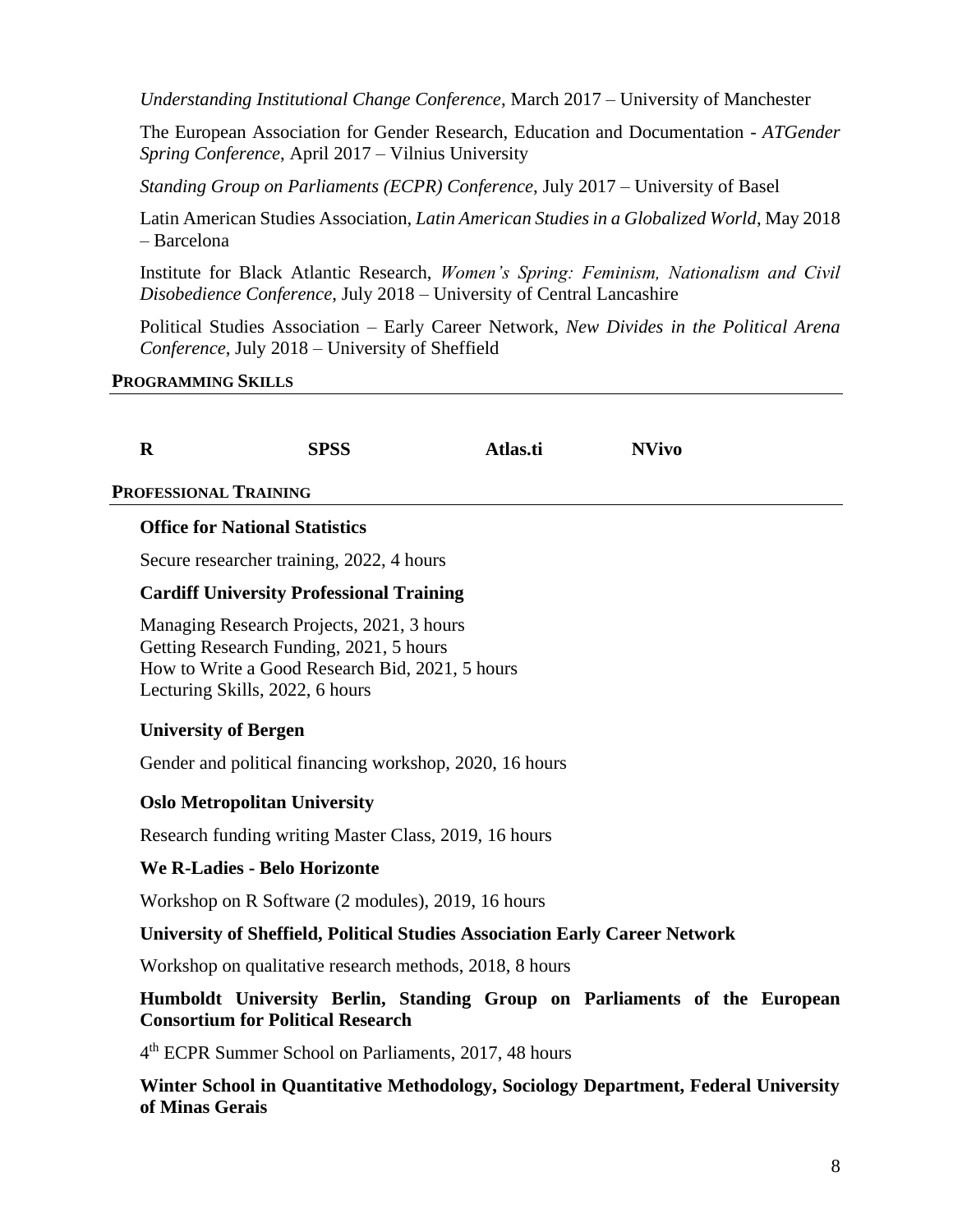Qualitative Analysis and Atlas T.I., 2018, 15 hours Spatial models of choice and judgement, 2015, 15 hours Capture, systematization, and analysis of big data, 2015, 15 hours Regression Analysis, 2010, 45 hours **Academic Centre of Social Sciences, Federal University of Minas Gerais** Data Analysis using SPSS, 2009, 22 hours Introduction to the technique of Focal Groups, 2007, 15 hours Deliberative Theory and Participation, 2006, 15 hours

#### **SCIENCE COMMUNICATION**

#### **Selected Conferences**

2022. Salve-se quem puder - combate à pandemia de COVID-19 em Minas Gerais. With Thiago Silame and Helga Almeida. 13<sup>th</sup> Brazilian Political Science Association Conference (online). Forthcoming.

In English: Each person for themselves – combatting the COVID-19 pandemic in Minas Gerais.

2022. *Fazendo campanha política com 280 caracteres: Padrões e tendências do uso do Twitter nas eleições para as prefeituras brasileiras em 2020*. With Helga Almeida, Mario Dias, and Raquel de Souza. 5<sup>th</sup> International Participation, Democracy, and Public Policies Conference, Brazil (hybrid).

In English: 'Campaigning with 240 characters: Patterns and trends in Twitter usage in elections for Brazilian capitals'

2020. *[Hegemonic feminist discourses and women's substantive representation.](https://youtu.be/4QBRHR7q8Jc)* Because the Internet Conference, Political Studies Association Early Career Network.

2018. *The Parliamentary Coup Against President Dilma Rousseff: A Case Study of Violence Against Women in Politics*. With Helga Almeida and Clarisse Paradis. Women's Spring: Feminism, Nationalism and Civil Disobedience Conference (University of Central Lancashire).

2018. *Where there's a way, there isn't always a will: studying the Brazilian Women's Caucus*. Latin American Studies Association Conference (Barcelona).

2017. *Where there's a will, there isn't always a way: the case of the Brazilian Women's Caucus*. Understanding Institutional Change (University of Manchester).

2017. *Improving the conditions for women's participation: the trajectory of constitutional amendment*. With Clarisse Paradis. Political Studies Association 67th Annual Conference (Glasgow, University of Strathclyde).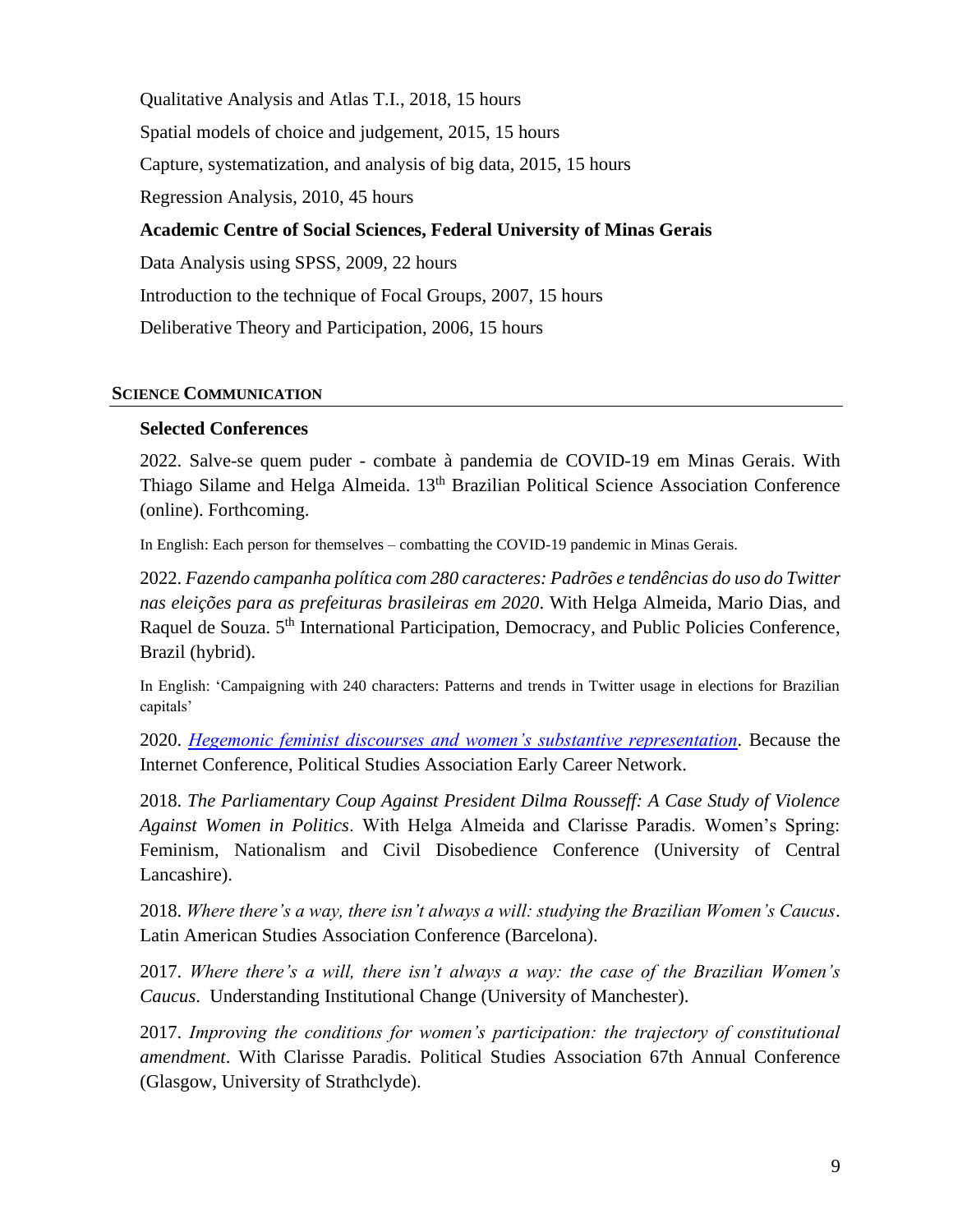2017. *Gender Differences in Local Executives: Public Policy and Intergovernmental Transfers in a Brazilian state*. With Tatiana Goulart. Gender and the Political Academy (Cambridge University).

2015. *Elegendo mulheres? Ideologia partidária, feminismo e inclusão de mulheres na política.* V Seminário Discente do Programa de Pós-graduação em Ciência Política da UFMG. Belo Horizonte, Brazil.

2014. *The impact of political trajectories on voting: a study of female candidates for a state legislature in Brazil*. V Congreso Uruguayo de Ciencia Política - ¿Qué Ciencia Política para qué Democracia?, Montevideo, Uruguay.

2007. *Marx and the Revolution of 1848 in Germany*. Fifth Marx and Engels Colloquium (University of Campinas); Scientific Initiation Week at the Federal University of Minas Gerais.

## **Media presence**

## *Television*

2020. Band Mulher. Band-BA. On the 2020 elections.

2020. [Opinião,](https://www.youtube.com/watch?v=KCiP0a8Ub5k) Rede Minas. On the use of What's App during the 2020 elections.

2019*.* [Opinião,](https://www.youtube.com/watch?v=kf1ShazJ2CM) Rede Minas. On changes in electoral law and financing.

2018. **Brasil em Rede nightly news, Rede Minas, on election results.** 

2018. [Voz Ativa,](https://www.youtube.com/watch?v=cSNM2vQyIUo) Rede Minas, on women in politics.

*Radio*

- 2019. [UFMG Educadora,](https://ufmg.br/comunicacao/noticias/camara-de-bh-vota-propostaque-cria-comissao-de-mulheres) on a new women's issues committee in the municipal legislative.
- 2018. [Brasil de Fato MG –](https://soundcloud.com/radioagenciabdf/ouca-o-programa-brasil-de-fato-edicao-minasgerais-13102018) Rádio Favela, on election results.
- 2018. [Jornal da Inconfidência,](http://inconfidencia.com.br/modules/debaser/singlefile.php?id=16209) Rádio Inconfidência, on election results.
- 2018. [Radiografia,](http://inconfidencia.com.br/modules/debaser/singlefile.php?id=16195.) Rádio Inconfidência, on election results.

## *Print*

2021. [Reforma política: diversidade no parlamento brasileiro está à prova.](https://www.em.com.br/app/noticia/diversidade/2021/08/12/noticia-diversidade,1295158/reforma-politica-diversidade-no-parlamento-brasileiro-esta-a-prova.shtml) On possible changes to the Brazilian electoral system and its likely impact on marginalised populations.

 $2020$ . N<sup>o</sup> de mulheres nomeadas secretárias cresce nas capitais, mas homens ainda respondem [por mais de 70% dos cargos.](https://g1.globo.com/politica/noticia/2021/01/09/no-de-mulheres-nomeadas-secretarias-cresce-nas-capitais-mas-homens-ainda-respondem-por-mais-de-70percent-dos-cargos.ghtml) On the number of women in municipal cabinets.

2020. [Maternidade, idade e sexualidade tornam candidatas alvos de ataques nas redes sociais](https://bhaz.com.br/2020/11/25/maternidade-idade-e-sexualidade-tornam-candidatas-alvos-de-ataques/)  [em MG.](https://bhaz.com.br/2020/11/25/maternidade-idade-e-sexualidade-tornam-candidatas-alvos-de-ataques/) On political violence against women candidates in the 2020 elections.

2020. [Cientistas políticos divergem sobre influência da Lava Jato no pleito deste ano.](https://www.otempo.com.br/hotsites/eleicoes-2020/cientistas-politicos-divergem-sobre-influencia-da-lava-jato-no-pleito-deste-ano-1.2382703) On operation Car Wash and the 2020 municipal elections in Brazil.

2019. [Gênero e Número,](http://www.generonumero.media/mulheres-mesasdiretoras/) on the lack of women in positions of power in Brazilian legislative institutions.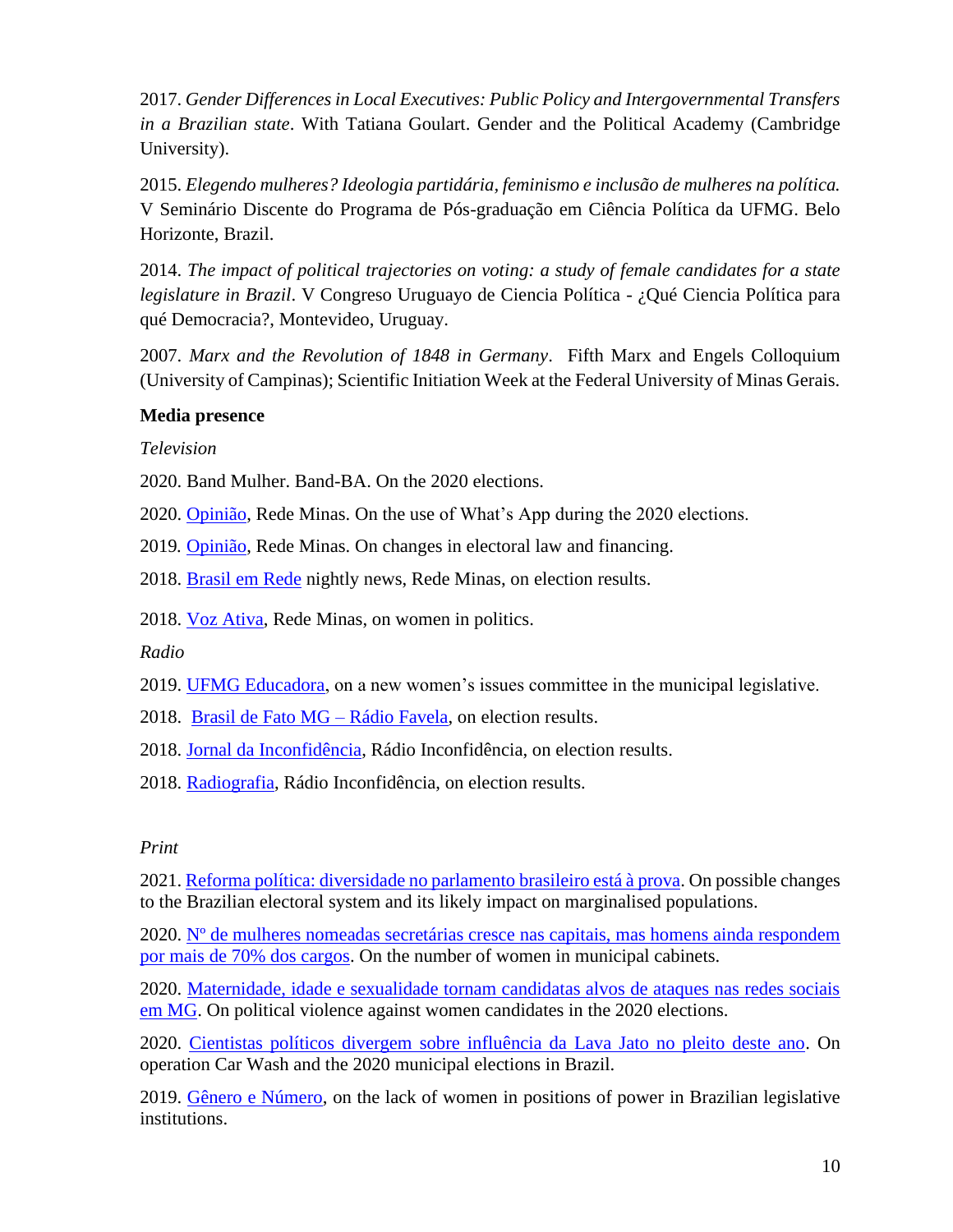2018. [Brasil de Fato MG,](https://www.brasildefato.com.br/2018/10/16/numero-de-mulheres-aumenta-mas-elas-saominoria-no-legislativo-estadual/) on election results.

2018. UFMG Notícias. [Debate na Ciência Política repercute 'consequências de um golpe](https://ufmg.br/comunicacao/noticias/debate-nafafich-repercute-consequencias-de-um-golpe-velado)  [velado'.](https://ufmg.br/comunicacao/noticias/debate-nafafich-repercute-consequencias-de-um-golpe-velado) On the conference I co-organised about the consequences of the coup.

2017. Estado de Minas. *Resistência contra intolerância*. Excerpt available [here.](http://impresso.em.com.br/app/capas/2017/12/31/capa,2114/capa-31-12.shtml)

## *Podcasts*

2021. [The Youth Vote.](https://open.spotify.com/episode/5IAf5r7LvBSqnaCK8Q9riD?si=c3953654d8864057) Analyzing Brazilian Politics with the hosts of 'Brazil Nuts' podcast.

2020. [Volume Podcast.](https://open.spotify.com/episode/7sl0d9i6qdpVsIRhNawblU) Woman's Participation in Electoral Systems.

2019. [Larvas Incendiadas](https://open.spotify.com/episode/2YitGfWFid6u8ldxgp9LgU)*. Institutional mechanisms on policies for women* (in Portuguese).

## **Guest speaker/seminars**

2021. *[Women's rights: fault lines exposed by the pandemic](https://www.youtube.com/watch?v=Go6wPCv2iu0&ab_channel=Observat%C3%B3rioFeministadasRela%C3%A7%C3%B5esInternacionais)*. The deterioration of women's rights during the pandemic. Feminist Observatory of International Relations.

2020. *What is science and what is political science?* Guest through *Skype a Scientist* for Sara Eastman's 2<sup>nd</sup> grade class in Michigan, United States.

2018. *Demystifying feminism*. Firefighters Academy of Minas Gerais.

2018. *The 2016 coup: evidence of a backlash against women, feminism, and gender equality*. The consequences of a veiled coup: marginalised peoples, gender, and media. Federal University of Minas Gerais, Belo Horizonte, Brazil.

2017. *Are women for women in politics?* Women Should Be Both Seen & Heard seminar series, Trinity College, Dublin.

2016. *Electoral systems and its effects on political minorities*. Student occupied Institute for Exact Sciences and Nursing School, Federal University of Minas Gerais.

2016. *Gender and Brazilian political institutions*. National Programme for Technical Schooling and Employment at the Dandara Occupation.

2016. *Women's participation in Brazilian politics*. Commerce Workers' Union of Montes Claros, Brazil.

2016. *Women in politics, occupying space and power*. Federation of Commerce Workers of Minas Gerais, Belo Horizonte, Brazil.

2015. *Institutional tools for informal obstacles: increasing female participation in politics*. State Assembly of Minas Gerais's event Political Reform, Gender Equality and Participation: What the Women of Minas Want.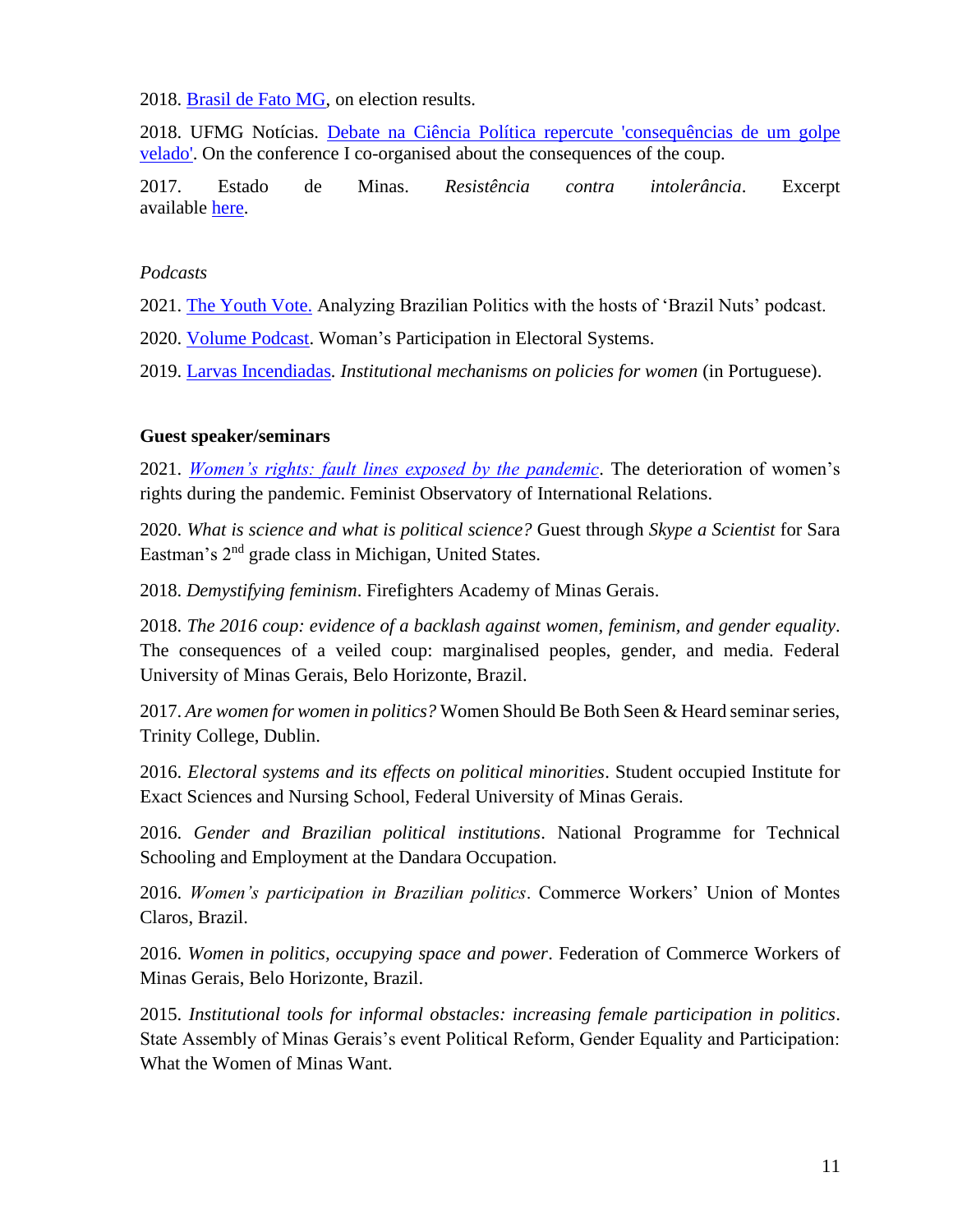#### **Peer-Reviewer**

- Revista Diálogo (ISSN 2238-9024)
- Politics & Gender (Print ISSN: 1743-923X)
- International Feminist Journal of Politics (Print ISSN: 1461-6742)
- Revista Eletrônica de Ciência Política recp (ISSN 2236-451X)
- Politikon: IAPSS Political Science Journal (ISSN 2414-6633)
- Revista de Ciências do Estado (ISSN 2525-8036)

#### **Event Co-Organiser**

*Reform of electoral law and practice.* Live stream podcast recording with Professor Laura McAllister and Colin Everett. Wales Centre for Public Policy, hybrid. 2022.

*Tackling loneliness in Wales through the pandemic and beyond.* Wales Centre for Public Policy, online. 2021.

*The consequences of a veiled coup: marginalised peoples, gender, and media*. Federal University of Minas Gerais, Belo Horizonte, Brazil. 2018.

*6 th Postgraduate Seminar of the Political Science Department: Democracy, its bodies and anguishes*. Federal University of Minas Gerais, Belo Horizonte, Brazil. 2017.

*United Nations Workshop: Corruption Prevention in the Prison System*. João Pinheiro Foundation, Belo Horizonte, Brazil. 2013.

*Preparatory meeting the 5th International Conference of Ministers and Senior Officials Responsible for Physical Education and Sport*. João Pinheiro Foundation, Belo Horizonte, Brazil. 2013.

#### **Viva panel member**

2017. Pâmela Cristina Garcia. *Representação descritiva de mulheres: uma análise do Senado Federal brasileiro, 1987-2015*. Bacharelado em Ciências Sociais – Universidade Federal de Viçosa, Brasil.

2017. Rita Carolina Tomaz de Melo. *O Lobby do Batom e a representação substantiva de mulheres no Brasil. Bacharelado em Ciências Sociais* – Universidade Federal de Viçosa, Brasil.

2016. Norivaldo Pinheiro Nascimento. *Representações sociais acerca do trabalho policial: um estudo de caso sobre a BCS Fazenda Coutos*. Especialização em Administração e Segurança Pública – Universidade Federal da Bahia.

2016. Anderson Clayton Araujo Carvalho. *Busca pessoal preventiva na cidade de Salvador-BA: entre a discricionaridade e a fundada suspeita*. Especialização em Administração e Segurança Pública – Universidade Federal da Bahia.

2016. Iolanda Silva Hora. *A greve da PMBA no ano de 2012 e suas repercussões no comportamento disciplinar da tropa*. Especialização em Administração e Segurança Pública – Universidade Federal da Bahia.